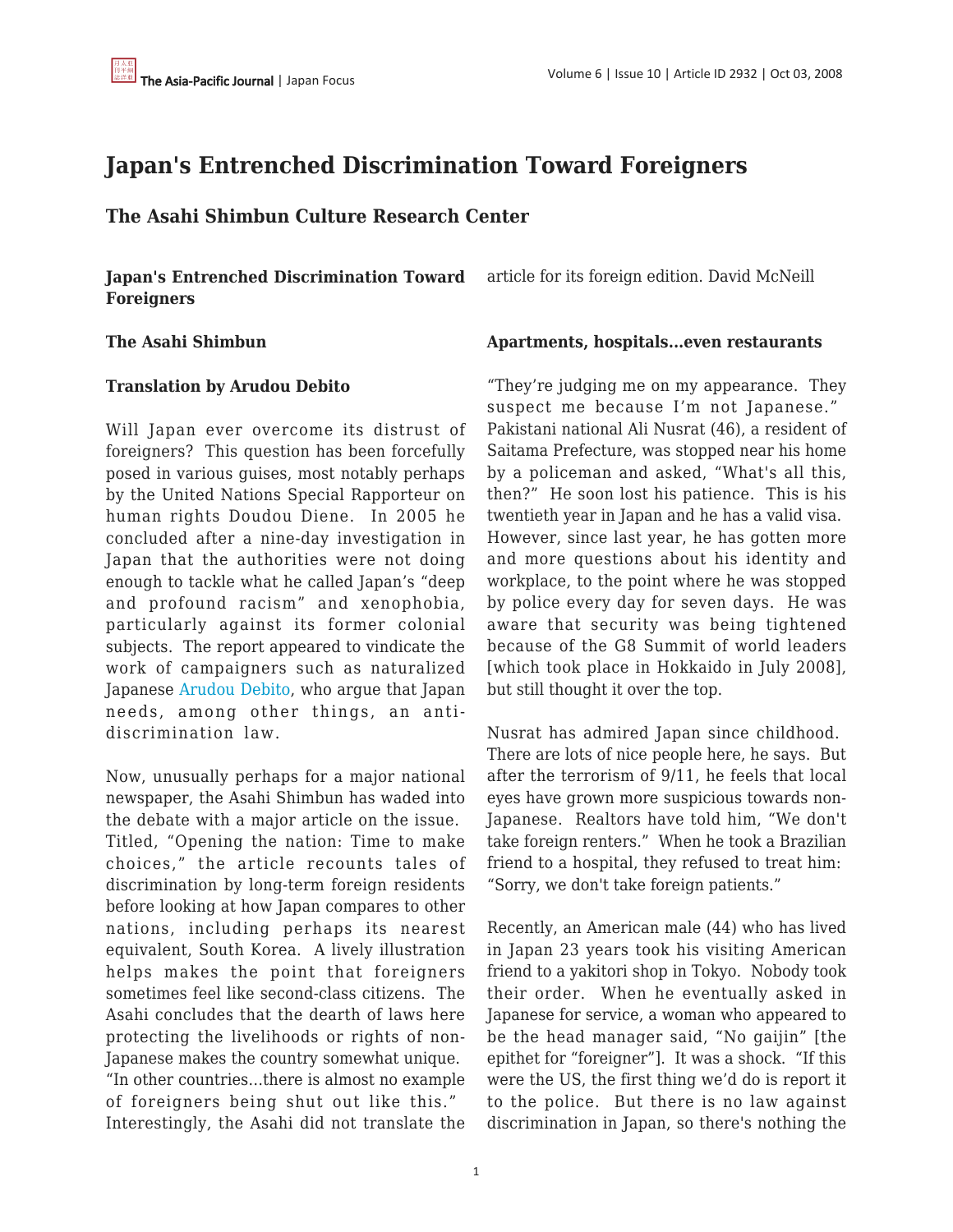

#### cops will do about it."

In Otaru, on Japan's northernmost main island of Hokkaido, there were public bathhouses with signs saying "we refuse entry to foreigners" back in 1998. A court determined that this "qualified as discrimination", handing down a verdict ordering one establishment to pay compensation. However, non-Japanese making a life in Japan still to this day face various forms of discrimination (see illustration). "Japanese Only" signs have still not disappeared, and some establishments charge non-Japanese entry fees many times higher than Japanese customers.



"If you're worried about people's manners, then make the rules clear, and kick out people who don't follow them," is the advice offered to these businesses by Arudou Debito, a native of the United States with Japanese citizenship and an associate professor at Hokkaido Information University. He was also a plaintiff in a lawsuit against an exclusionary bathhouse. "These days, when Japan needs labor from overseas, properly protecting foreigner rights sends an important message that people are welcome

here."

What about other countries? While there are punitive measures, there are also moves to encourage communication.

From July 2007, South Korea began enforcing the "Basic Act on Treatment of Foreigners Residing in Korea". It demands that national and local governments "strive towards measures to prevent irrational cases of discrimination," proclaiming in Article 1: "Foreigners will adapt to South Korean society in a way that will enable them to demonstrate their individual abilities." South Korea's aging society is outpacing Japan's, and international unions now account for over 10 percent of all marriages. Forty percent of South Korean farmers and fishermen have welcomed brides from China, Southeast Asia, and other countries. The acceptance of foreign laborers continues apace. This law is the result of strong demands for improvements in the human rights of foreigners, who are propping up South Korean society and economy.

In Western countries, in addition to punitive laws against racial discrimination, there are very powerful organizations backing up foreigners' rights, such as Britain's Equality and Human Rights Commission, which has a staff of 500 people. Public-sector residences doled out to white residents only; a child denied entry into a school "because he's a Gypsy;" job promotions slow in coming -- many of these types of cases and claims flow into the offices of the Commission, which carries out redress against discrimination by race, gender, and disability.

After investigating a bona fide case of discrimination, the Commission proposes all parties talk to each other. If mediation fails, then the organization issues an order for parties to improve their behavior. In the event of a lawsuit, the Commission provides legal funding and offers evidence in court. In recent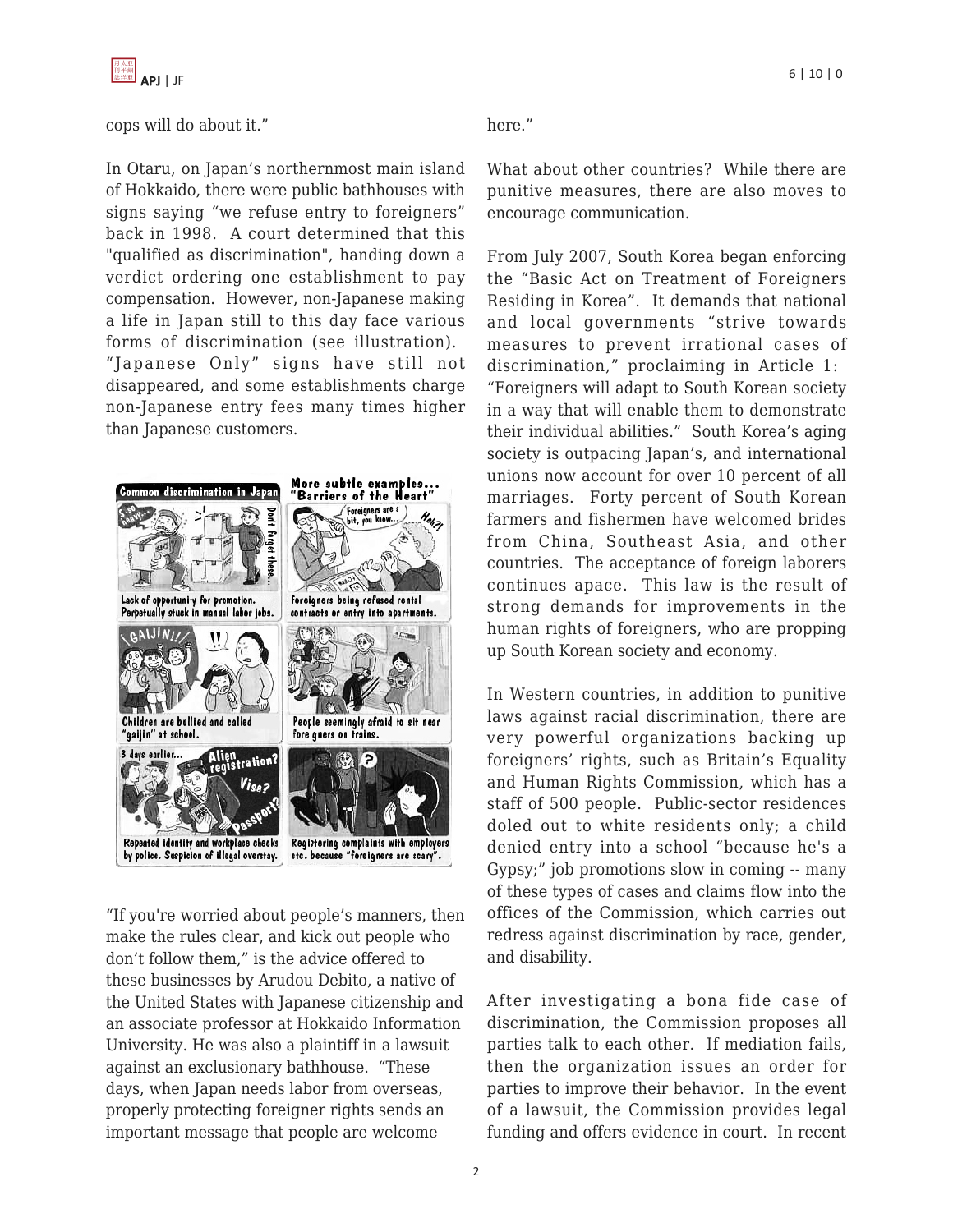years, as more people have emigrated from Eastern Europe, as well as from Africa and Asia, it has become harder to argue that discrimination is simply between "Whites" and "non-Whites". According to [Patrick] Diamond, head of a government policy and strategy division within the Commission, "There are new duties concerning the prevention of antagonisms between ethnicities within communities."

It is not only a matter of cracking down on discrimination after the fact, but also how to prevent it happening in the first place. France has begun trying out a procedure where application forms for public housing, as well as resumes for employment, are made anonymous; this way, people do not know by an applicant's name if the latter is from an ethnic minority or a foreign country. In England, local governments are supporting events where immigrants and long-term residents cook each other food. By methods including trial and error, they are breaking down deeply-held insecurities (kokoro no kabe), creating "a leading country of immigration" (imin senshinkoku).

### **Creating anti-discrimination laws in Japan -- the debate stalls**

Saitama Prefecture, 2007: A non-Japanese couple in their seventies had just begun renting an upscale apartment, only to find the day before moving that they would be turned away. The management association of the apartment found that bylaws forbade rental or transfer of their apartments to foreigners. The couple's oldest daughter called this a violation of human rights and appealed to the local Ministry of Justice, Bureau of Human Rights. The Bureau issued a warning to the association that this was "discriminatory treatment, conspicuously violating the freedom to choose one's residence". However, the association refused to revise its decision, and the couple had to look elsewhere.

Nationwide, the Bureau of Human Rights took on 21,600 cases of rights violations in 2007, including cases of violence or abuse towards women or the elderly, invasions of privacy and bullying. But there were also 126 cases of discrimination towards foreigners, a figure that is increasing year on year, with numerous cases involving refusals of service by renters, public baths, and hotels. However, even in cases determined to involve discrimination, the Bureau only has the power to issue "explanations" (setsuji) or "warnings", not redress measures. Many are deterred by lawsuits and the enormous investment of time, emotional energy, and money they demand. In the end, many people just put up with it.

Japan still has no fundamental law protecting the livelihood or rights of non-Japanese. A bill for the protection of rights for handicapped and women, which also covers discrimination by race and ethnicity, was defeated in 2003. Debate is continuing within the government and ruling party on whether to resubmit it. Still, a "Human Rights Committee", entrusted with the duties of hearing and investigating violations of human rights, has engendered great criticism from conservatives on the issue of appointing foreigners as committee members. The government eventually did a volte-face, saying that "only residents who have the right to vote for people in the local assemblies" are allowed, thus limiting appointments to Japanese.

In other countries, where organizations protect foreigners from discrimination, there is almost no example of foreigners being shut out like this. Even people within the ruling Liberal Democratic Party have been critical: "The very organizations that are supposed to help foreigners in all manner of difficulties, such as language barriers, are in fact putting up barriers of their own. Their priorities are truly skewed" (honmatsu tentou).